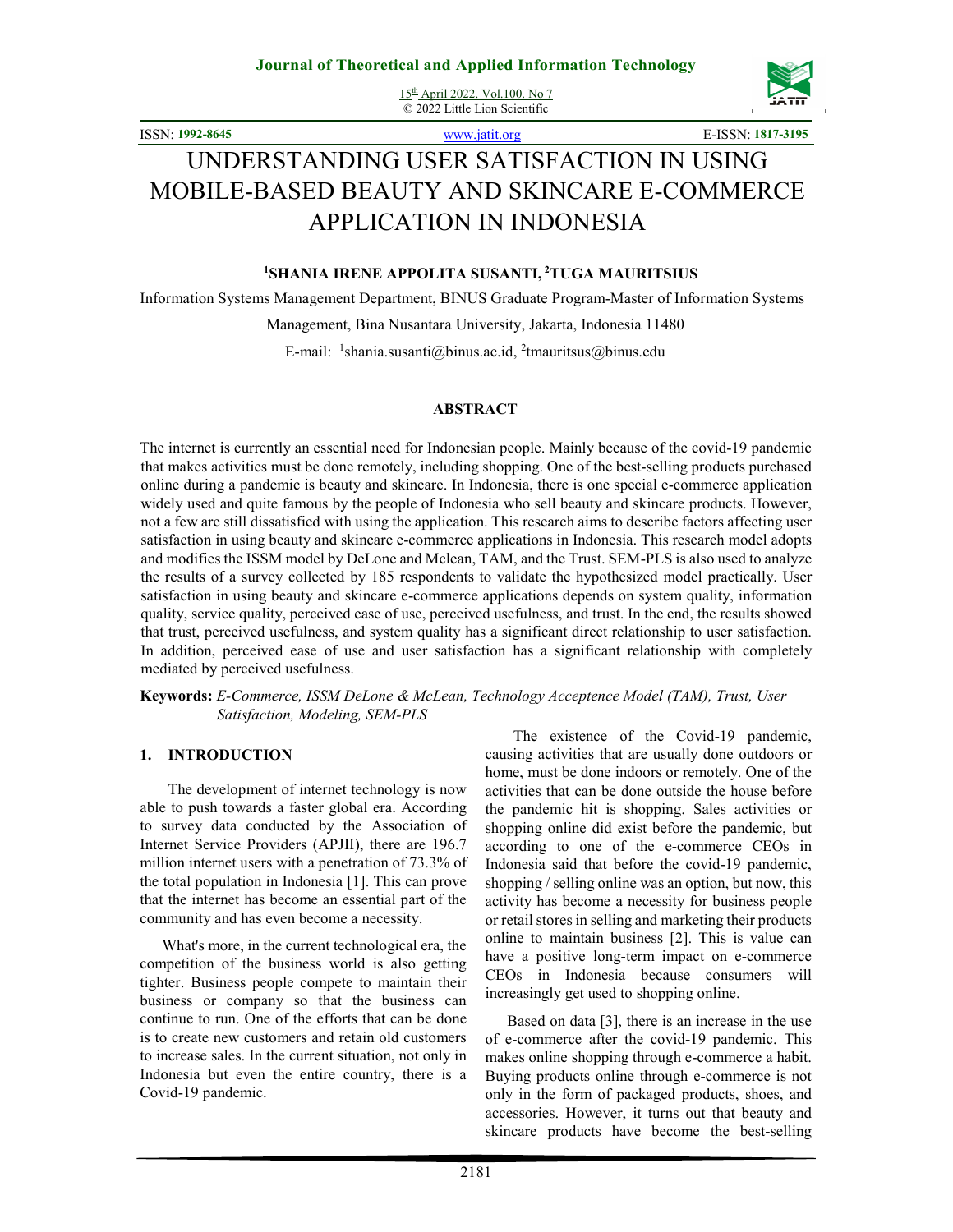15th April 2022. Vol.100. No 7 © 2022 Little Lion Scientific



| <b>ISSN: 1992-8645</b> | E-ISSN: 1817-3195<br>www.jatit.org                                                                       |
|------------------------|----------------------------------------------------------------------------------------------------------|
|                        | products widely purchased online [4]. Some theories pioneered by DeLone & McLean                         |
|                        | Indonesian e-commerce, does sell beauty and skin (Information System Success Model) where the            |
|                        | care products, but there are also some special e- variables used are system quality, information         |
|                        | commerce in Indonesia that sell only beauty and skin quality, and also service quality. Then, the theory |

One of the special e-commerce beauty and skincare in Indonesia had the most significant number of visitors, as many as 3.1 million, in the fourth quarter [5]. E-commerce has launched a mobile-based application to increase the ease of consumers to shop for beauty and skincare products. The application provides features that can meet the needs of consumers in getting products and information about beauty and skincare so that consumers can feel easy, comfortable, and satisfied in using the application. Nevertheless, not a few users or consumers feel satisfied in using the application.

care products.

Based on preliminary research results conducted on 18 participating respondents, 76.5 percent of respondents had experienced insatiate in using the application. Some things that reduce customer satisfaction can be concluded, such as:

- 1. Information provided through the application is not always accurate and relevant (69.2%).
- 2. Sometimes, the application interrupts the system crash while it is being used in proceeding to payment (46.2%).
- 3. Sometimes, at checkout, the system freezes.  $(38.5\%)$ .
- 4. There is no detailed tracking order information. (30.8%).
- 5. Customer services on the application are not satisfactory, because it is not in accordance with the user's expectations (38.5%).
- 6. Difficult user interface (38.5%).

The existence of this unsatisfactory phenomenon can reduce the use and reduction of transactions that will occur. A successful information system is a system that uses advanced technology, complete and straightforward [6].

Increasing customer satisfaction can also increase consumers' tendency to reuse the app or repudiate a product using the app. Hence, this study aimed to identify the characteristics that might influence user happiness with beauty and skincare apps in Indonesia and make these aspects suggestions for e-commerce in Indonesia to boost user satisfaction.

To measure user satisfaction, the study adopted variables from several model theories, namely

quality, and also service quality. Then, the theory pioneered by Davis 1998 is TAM (Technology Acceptance Model) which is perceived ease of use and perceived usefulness. Finally, the study also adopted variable trusts which are believed to be variables that can measure user satisfaction.

## **2. LITERATURE REVIEW**

## **2.1 E-Commerce**

E-Commerce is an online platform that is considered a technology solution for small sellers or retailers [7]. E-commerce is an activity in buying and selling products online or electronically by customers and from company to company using a computer as an intermediary for business transactions [8]. Other things are also developed by [9] the process by which buyers and sellers exchange information, money, and goods through electronics, especially by using the internet or online, can also be referred to as e-commerce.

## **2.2 User Satisfaction**

User satisfaction is a condition where the user feels happy or disappointed that can be formed from the comparison of the effects felt by a prosuk or service in accordance with the expected value [10]. Many studies have been conducted to evaluate user satisfaction in various subjects and circumstances. According to DeLone and McLean [11] User satisfaction should be assessed in terms of ecommerce usage and should encompass the entire customer experience cycle, from searching for information to purchase, payment, acceptance, and service. When clients are happy with the complete experience of placing a purchase through ecommerce, this is known as user satisfaction. These steps are then designed to measure user satisfaction through system quality, information quality, and service quality [12]. The success of the system or the application itself can also contribute to user satisfaction when utilizing an application. The DeLone and Mclean model, also known as the ISSM, is frequently used and gives insight into the performance of information systems in many studies. It can be claimed that this model is a model that is suited for assessing the success of information systems [13].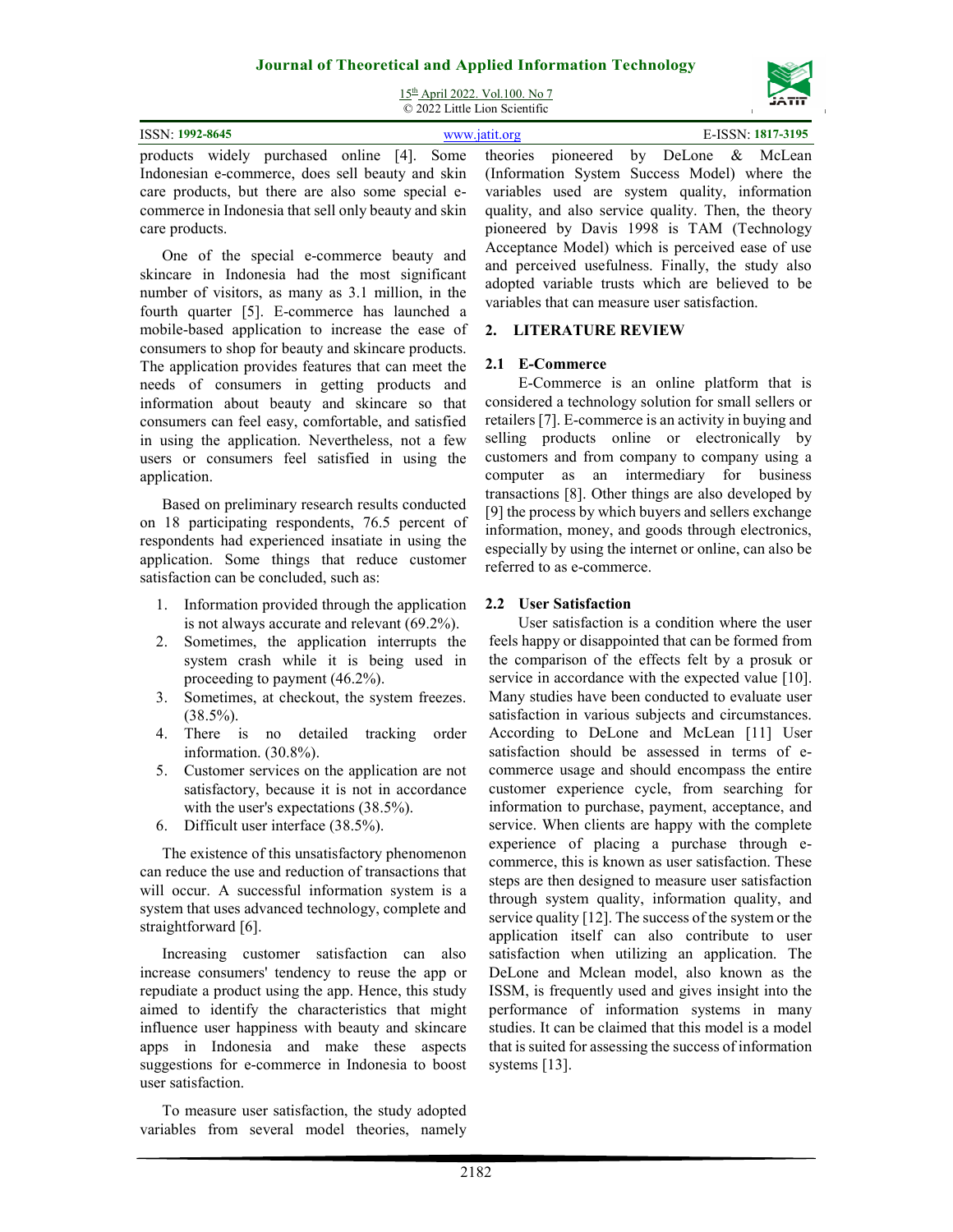15th April 2022. Vol.100. No 7 © 2022 Little Lion Scientific

| <b>ISSN</b><br>$\sqrt{21992-8645}$ | `195<br>1017 |
|------------------------------------|--------------|
|                                    |              |

## **2.3 System Quality**

System quality is a metric used to assess user satisfaction with e-commerce. System quality is used to assess the quality of a system derived from information technology. Users of e-commerce systems value responsiveness, availability, and dependability. [11]. System quality has been proven to be a gauge for user satisfaction and have an effect on user satisfaction has been proven by [6], [14].

#### **2.4 Information Quality**

Information quality is a user satisfaction measure used to measure the quality of information coming out of an e-commerce system [12]. The content of e-commerce is captured by the quality of information. E-commerce customers demand information that is relevant, tailored, comprehensive, and easy to grasp [11]. In addition, this information quality factor has also been proven to be a gauge of user satisfaction that has an influence in increasing user satisfaction [6], [14].

## **2.5 Service Quality**

Service quality is the level of support provided by the system and shared by IT department users [12]. Critical components might influence service quality: quality assurance given, empathy supplied by the system to the user, and system responsiveness, which is the quality of the system's response to user activities [12]. The quality of service is one of the things that is often noticed by users. This dimension is now more important in the e-commerce sector than ever before, because users are now customers [11]. Support from bad users will be lost customers who are also disappearing [11]. Proven by research conducted by [6] proves that the quality of service is an important factor that can increase user satisfaction.

## **2.6 Perceived Ease Of Use**

Perceived ease of use is one of the factors adopted from the TAM model (Technology Acceptance Model). Tam theory aims to measure the acceptance of an information technology. Perceived ease of use is a feeling where the user feels confident that by using a system there is no need to do more effort [15]. Amin [16] proves that perceived ease of use can be used to measure user satisfaction in mobile website users. Nowadays, anyone can do shopping activities using their smartphone anywhere, and anytime. This can make users feel happy because they can get the desired thing easily. Thus, perceived ease of use can be considered as one

of the factors that can measure the success of user satisfaction in the e-commerce sector.

## **2.7 Perceived Usefulness**

Some studies prove that perceived usefulness is associated with perceived ease of use and has an impact on user attitudes, which also has a relative impact on user satisfaction [16], [17]. Perceived usefulness is described as the extent to which a user believes that using the system can improve their job performance, which is aposthetic about the user's intention to use the system [15]. In this study, perceived usefulness is defined as a pennilaian or overall perception of the usefulness of e-commerce beauty and skin care applications used by users of the application. The higher the usefulness value of a system, the more acceptance and intention to use the technology, and also it can increase satisfaction with the use of a technology. Thus, perceived usefulness can be considered as a factor that can measure user satisfaction.

## **2.8 Trust**

Trust is one aspect when trading. Consumer confidence in e-commerce is the subjective belief of consumers that the seller will fulfill his transactional obligations as consumers understand it [18]. Trust has been shown to be an important factor in influencing consumer behavior toward technologists, especially in uncertain environments, such as ecommerce [19]. According to [20] in the world of ecommerce, trust is the willingness of customers to position themselves for the possible losses that will be experienced when making online shopping transactions and hope that sellers will promise transactions that will facilitate customers. Trust has always been one of the factors that can affect various aspects such as reusing technology, repurding a product from an e-commerce system, including user satisfaction. This is proven by [16] Trust is a factor that can affect users in using mobile websites. In the context of e-commerce, [21] proves that trust affects customer satisfaction when using the B2C ecommerce platform. Therefore, it can be said that trust can affect user satisfaction in using beauty and skin care e-commerce applications.

# **3. METHODOLOGY**

## **3.1 Research Model and Hypothesis**

In this study, the models adopted were the ISSM DeLone &McLean and Technology Acceptance Model (TAM) models. The study adopted and modified the model to measure user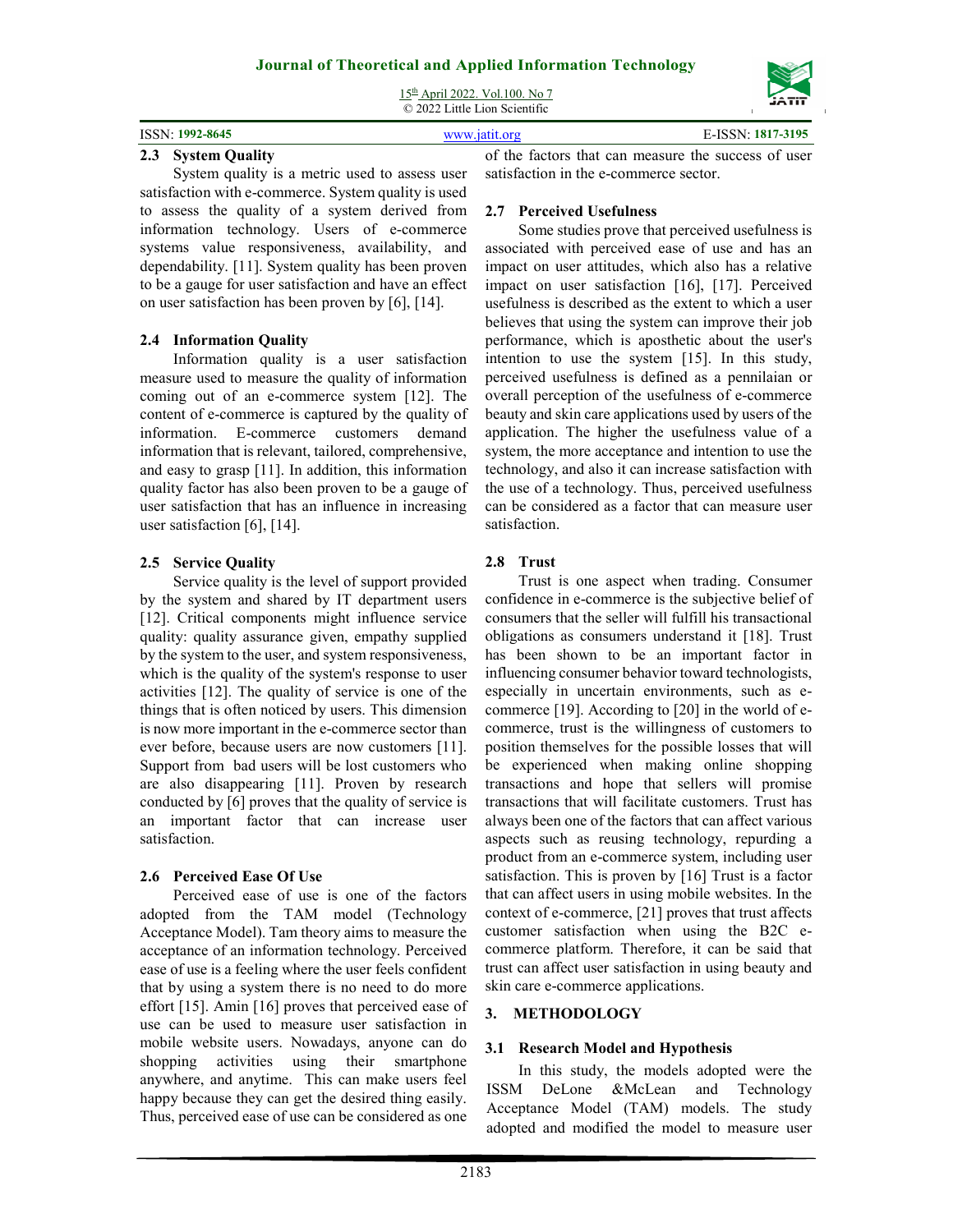15th April 2022. Vol.100. No 7 © 2022 Little Lion Scientific



| ISSN: 1992-8645 | www.jatit.org                                                                                            | E-ISSN: 1817-3195 |  |
|-----------------|----------------------------------------------------------------------------------------------------------|-------------------|--|
|                 | estisfaction lavels in Indonesia in using beguty and satisfaction through perceived usefulness. Thus the |                   |  |

satisfaction levels in Indonesia in using beauty and skincare e-commerce applications. There are six variable independents: system quality, information quality, service quality, perceived ease of use, and trust. One variable intervening is perceived usefulness. And, one variable dependent is user satisfaction. Figure 3 below is a research model, which researchers have modified.



*Figure 3: Research Model* 

 The correlation between factors in this study may be seen in the diagram above. User satisfaction is strongly linked to the relationship between system quality, information quality, and service quality [6] [17]. But on research [14] It is proven that service quality does not have a significant relationship to user satisfaction. Therefore, the hypothesis that is formulated :

**H1. System quality has a significant influence on user satisfaction.** 

**H2. Information quality has a significant influence on user satisfaction.** 

**H3. Service quality has a significant influence on user satisfaction.** 

According to previous research conducted by [16] It demonstrates a positively significant correlation between perceived ease of use and user contentment, as well as perceived usefulness and user satisfaction. It also reveals to researchers that perceived utility and perceived ease of use might be a construct that influences user satisfaction. In addition, this study will also prove whether perceived usefulness can be an indirect influence (variable intervening) between perceived ease of use against user satisfaction. Similarly, the theory of technology acceptance (TAM) model itself and also supported by previous research [16] perceived ease of use indirectly has a significant influence on user

satisfaction through perceived usefulness. Thus, the hypothesis formulated for this study ::

**H4. Perceived ease of use has a significant influence on user satisfaction** 

**H4a. Perceived ease of use has a significant influence on user satisfaction mediated by perceived usefulness.** 

**H5. Perceived usefulness has a significant influence on user satisfaction** 

Moreover, [16] It also proves that trust has a significant positive relationship with user satisfaction. Other researchers [22] It also proves that trust has a significant influence on customer satisfaction. The hypothesis formulated is :

**H6. Trust has a significant influence on user satisfaction** 

## **3.2 Data collection**

The research method used in this research is quantitative research methods. The research instrument used in this study was a questionnaire. The questionnaire in this study was used as a research instrument.

This questionnaire contains elements regarding respondents' demographics such as gender, age, occupation, and domicile or residence and statement items taken from relevant research. Each questionnaire item has a value category. The scores for each questionnaire item used in the study referred to an assessment of the Likert scale. The scale of the categories used is:  $1 =$  Strongly Disagree,  $2 =$ Disagree,  $3$  = Neutral,  $4$  = Agree, and  $5$  = Strongly Agree. These questionnaires are distributed through social media platforms and instant messaging applications.

#### **3.3 Population and Sample**

The population used in this study is the people who are in certain areas in Indonesia, namely Jakarta, Bogor, Depok, Tanggerang, and Bekasi, who are users of beauty and skincare e-commerce applications.

The study used snowball sampling techniques used to identify respondents according to the study criteria.. This sampling refers to calculations according to [23] some researchers propose that at least 20 cases are required for each variable. Therefore, it can be generated sample withdrawal in this study that is :

#### *7 variable x 20 = 140 sample*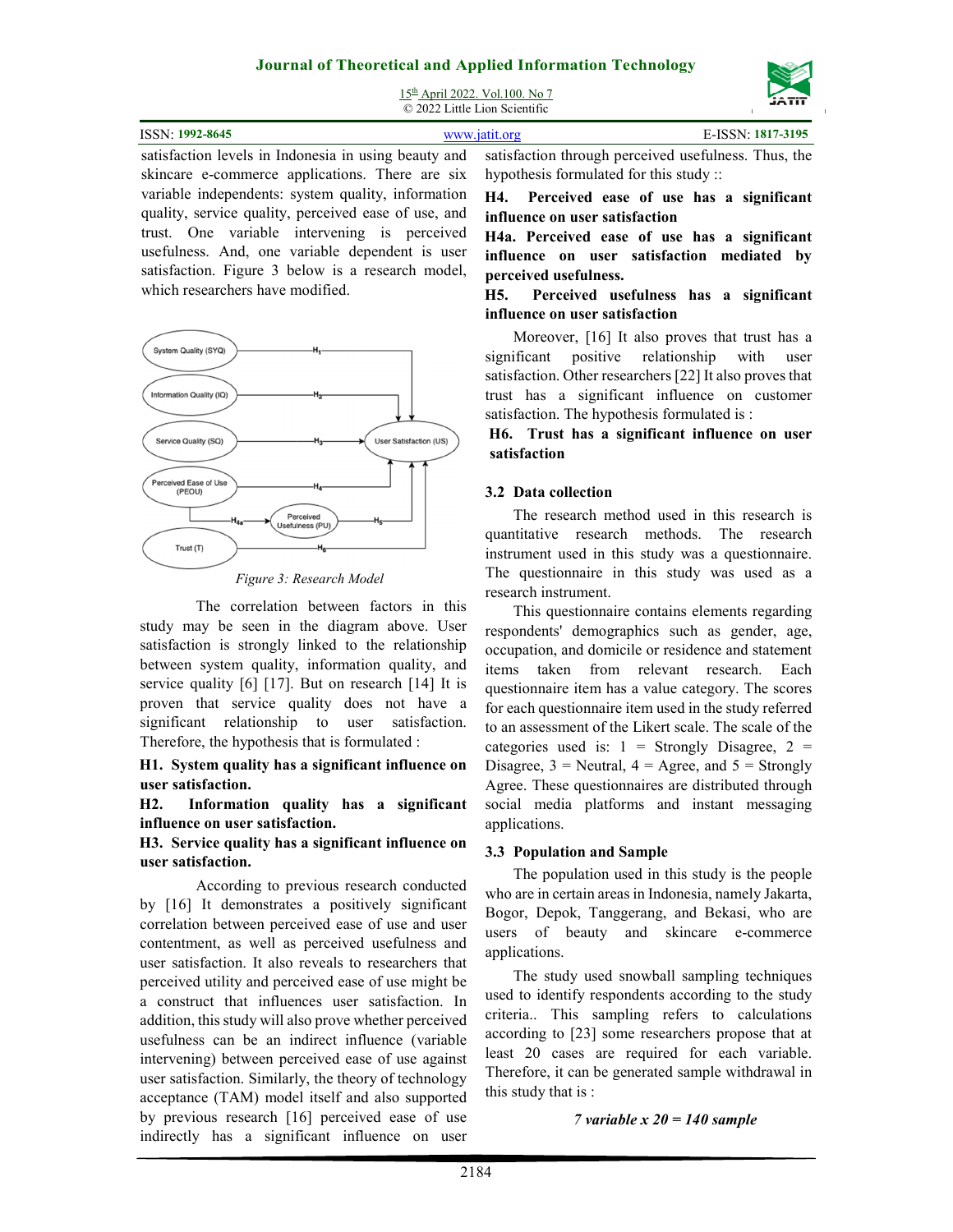15th April 2022. Vol.100. No 7

© 2022 Little Lion Scientific

| ISSN: 1992-8645 | www.jatit.org |                                                                                                     | E-ISSN: 1817-3195 |
|-----------------|---------------|-----------------------------------------------------------------------------------------------------|-------------------|
|                 |               | So, in this study, the minimum sample that must than the loading value of the indicator itself with |                   |

be collected is 140 samples..

#### **3.4 Data Analysis Technique**

The data that has been collected will be processed using Smart-PLS software version 3.3.2. Evaluating measurement models (reliability and validity test) and structural models (R-Square, Path Coefficient, and P-Value) will be conducted using Smart-PLS version 3.3.2.

Multiple linear regression is used to determine how much influence free variables have on dependent variables. Based on the research model that has been proposed in this study, the researchers formulated the following equations:

 $US = \beta_{10} + \beta_{11}.SYQ + \beta_{12}.IQ + \beta_{13}.SQ + \beta_{14}.PEOU + \beta_{15}.PU + \beta_{16}.T + \varepsilon_{11}....(1)$  $PU = \beta_{20} + \beta_{21} . \nonumber \\ \mathrm{PEOU} + \varepsilon_{2,\ldots,}(2)$ 

Keterangan :

| US          | $=$ User Satisfaction     |
|-------------|---------------------------|
| <b>SYQ</b>  | $=$ System Quality        |
| IО          | $=$ Information Quality   |
| SO          | $=$ Service Quality       |
| <b>PEOU</b> | $=$ Perceived Ease of Use |
| PU          | $=$ Perceived Usefulness  |
| Т           | $=$ Trust                 |
|             |                           |

#### **3.4.1 Validity test**

The validity test is used to measure the validity of each questionnaire item, whether each item of the questionnaire is valid or not. In this study, the validity test used is to use:

#### 1) Loading Factors

The loading factor validity test is used to assess the relationship between indicators and their variable constructs. The expected loading value should be greater than 0.7 [24].

2) Average Variance Extracted

For each construct, the validity test utilizing variable average values must have a value larger than 0.5 [24].

## 3) Cross Loading

The validity test method using crossloading is one method of discriminant validity that aims to determine if an indicator can be a good gauge for variable construction. This method can be done by comparing the loading value of the indicator on the intended construct must be greater

than the loading value of the indicator itself with other constructs [24].

#### **3.4.2 Reliability test**

Reliability testing is a method of measuring whether each questionnaire item used is reliable or not. In this study, to test reliability, methods were used with :

#### 1) Cronbach's Alpha

Cronbach's Alpha was one of the methods used in the study to test the reliability of questionnaire items. Questionnaire items are said to be reliable or reliable if they have a value of more than 0.7 [25].

#### 2) Composite Reliability

Composite reliability is a method used to measure the reliability of questionnaires, just like Cronbach's Alpha. With this method, the questionnaire item will be said to be reliable if it has a value of more than 0.7 [25].

## **3.4.3 R-Square**

One way for evaluating structural models is R-Square or coefficient determinant. The R-Square formula is used to calculate the effect of independent factors on dependent variables [26]. Because R-Square values vary from 0 to 1, R-Square numbers above 0.5 are considered acceptable [27].

## **3.4.4 Path Coefficient and P-Value**

To test the hypothesis in the study, researchers used a path coefficient. Path coefficient shows the relationship between latent variables in structural models that establish regression relationships from one construct to another. Path values can be either positive or negative values—the value in showing whether the relationship between variables is in line or contrary.

In addition, researchers must also raise the level of significance of each variable relationship. The significance level is used to determine whether a latent variable has a significant relationship or not. T-Statistic or P-Value can be used to determine the degree of significance. The P-Value approach was employed in this work to estimate the significance level of latent variables. P-Value itself has a specific absolute value or level called alpha  $(\alpha)$ . The alpha value in the study was 0.05 (5%), which is the maximum possible wrong decision limit. Relationships between variables can be said to be significant if they have a P-Value of less than 0.05.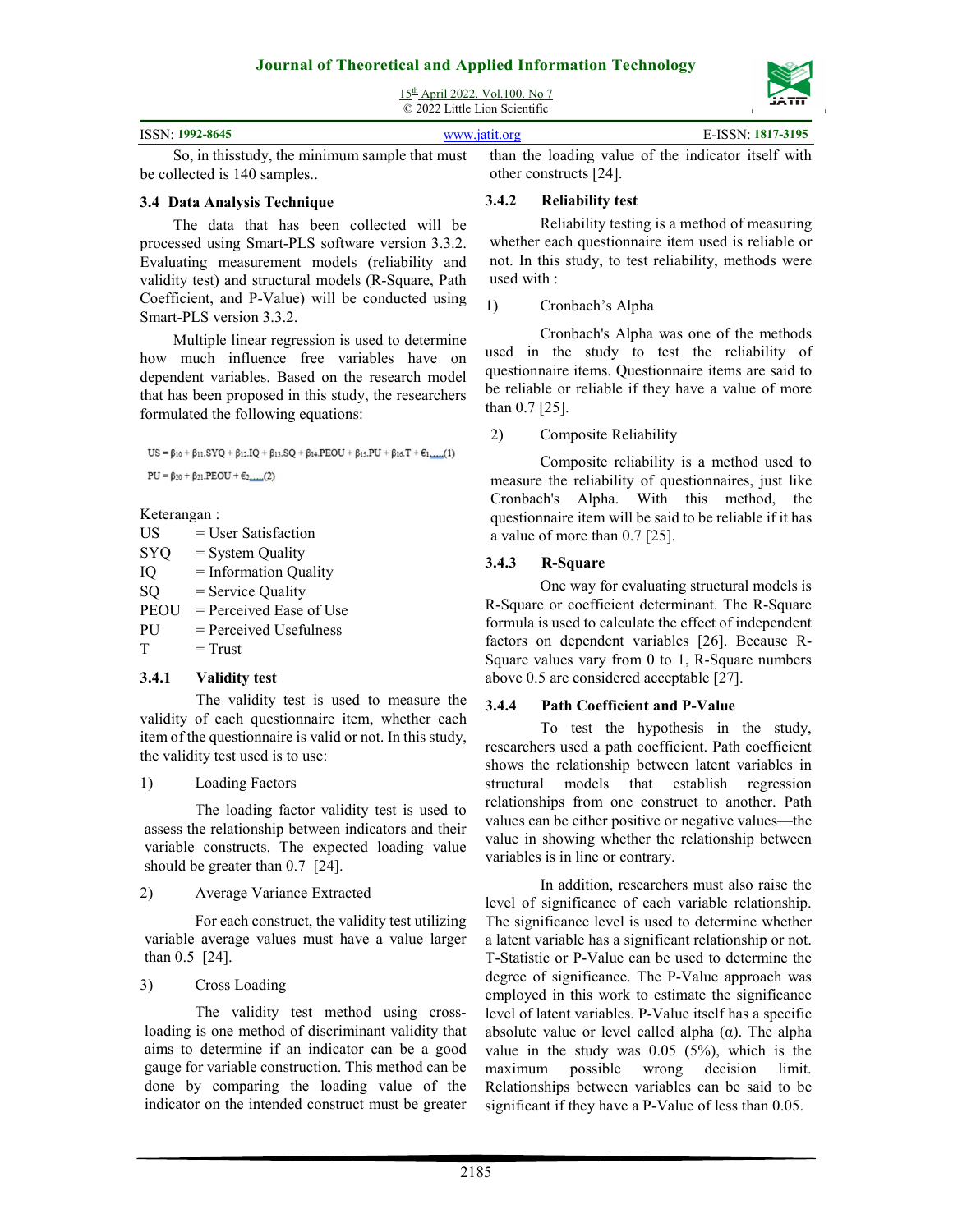15th April 2022. Vol.100. No 7 © 2022 Little Lion Scientific

ISSN: **1992-8645** www.jatit.org E-ISSN: **1817-3195**

| ISSN-1992-8645 | www jatit org |
|----------------|---------------|

#### **4. RESULT AND DISCUSSION**

#### **4.1 Respondent Description**

Through questionnaires that have been distributed online, overall, 204 respondents filled out the survey. Based on all the data in the database, it is known that there are some data from respondents that do not fit the criteria of this study and must be deleted. Once deleted, the respondent data used in this study is as much as 185 data. Women dominated this study's respondents by as much as 90.27 percent. Then, the age that dominates at the age of 21-25 years as much as 75.68 percent. Domicile of residences in dominance by the Jakarta area as much as 55.68 percent. In addition, the work of respondents was dominated by university students as much as 62.16 percent. Table 1 below shows respondent demographic data in more detail.

| Category | <b>Description</b> | Freq | $\frac{0}{0}$ |
|----------|--------------------|------|---------------|
| Domicile | Jakarta            | 103  | 55.68         |
|          | Bogor              | 15   | 8.11          |
|          | Depok              | 24   | 12.97         |
|          | Tanggerang         | 37   | 20            |
|          | <b>Bekasi</b>      | 6    | 3.24          |
| Gender   | Female             | 167  | 90.27         |
|          | Male               | 18   | 9.73          |
| Age      | $15 - 20$          | 23   | 12.43         |
|          | $21 - 25$          | 140  | 75.68         |
|          | $26 - 30$          | 16   | 8.65          |
|          | >31                | 26   | 14.05         |
| Job      | Student            | 6    | 3.24          |
|          | University         | 115  | 62.16         |
|          | Student            |      |               |
|          | Entrepreneur       | 9    | 4.86          |
|          | Private            | 34   | 18.38         |
|          | Employee           |      |               |
|          | Governent          | 5    | 4.86          |
|          | Employee           |      |               |
|          | Others             | 16   | 8.65          |

*Table 1: Participant's Demographic*

#### **4.2 Validity Test**

As previously stated, this study employed loading factor, average variance extracted (AVE), and cross-loading to examine the validity of questionnaire questions.

#### **4.2.1 Loading Factor**

The validity test using loading factor can be said to be valid if each indicator has the above values 0.7.

When there is an indicator that does not meet the validity requirements, it should be eliminated. In this study, several indicators must be eliminated because they are not following the loading factor validity test requirements, namely SYQ1, SYQ4, IQ5, and SQ2. Table 2 below shows the loading factor results when all indicators are said to be valid.

|  | Table 2: Loading Factor Result |  |
|--|--------------------------------|--|
|  |                                |  |

| Construct                | <b>Item</b>       | Loading<br>Factor | <b>Result</b> |
|--------------------------|-------------------|-------------------|---------------|
|                          | SYQ <sub>2</sub>  | 0.797             | Valid         |
| System                   | SYQ3              | 0.719             | Valid         |
| Quality                  | SYQ5              | 0.853             | Valid         |
|                          | SYQ6              | 0.785             | Valid         |
|                          | IQ1               | 0.737             | Valid         |
|                          | IQ <sub>2</sub>   | 0.759             | Valid         |
| Information              | IQ3               | 0.807             | Valid         |
| Quality                  | IQ4               | 0.808             | Valid         |
|                          | IQ6               | 0.721             | Valid         |
|                          | SQ1               | 0.782             | Valid         |
|                          | SQ3               | 0.74              | Valid         |
| Service                  | SQ4               | 0.873             | Valid         |
| Quality                  | SQ <sub>5</sub>   | 0.749             | Valid         |
|                          | SQ <sub>6</sub>   | 0.796             | Valid         |
|                          | PEOU1             | 0.749             | Valid         |
| Perceived<br>Ease of Use | PEOU <sub>2</sub> | 0.845             | Valid         |
|                          | PEOU3             | 0.826             | Valid         |
|                          | PU1               | 0.708             | Valid         |
| Perceived                | PU <sub>2</sub>   | 0.798             | Valid         |
| Usefulness               | PU <sub>3</sub>   | 0.737             | Valid         |
|                          | PU <sub>4</sub>   | 0.783             | Valid         |
|                          | T1                | 0.804             | Valid         |
| Trust                    | T <sub>2</sub>    | 0.878             | Valid         |
|                          | T <sub>3</sub>    | 0.89              | Valid         |
|                          | US1               | 0.757             | Valid         |
|                          | US <sub>2</sub>   | 0.743             | Valid         |
| User<br>Satisfaction     | US3               | 0.729             | Valid         |
|                          | US4               | 0.751             | Valid         |
|                          | US <sub>5</sub>   | 0.821             | Valid         |

## **4.2.2 Average Variance Extracted (AVE)**

The validity test using average variance extracted (AVE) can be said to be valid if each construct has a value of 0.5. Table 3 below shows the results of AVE in this study.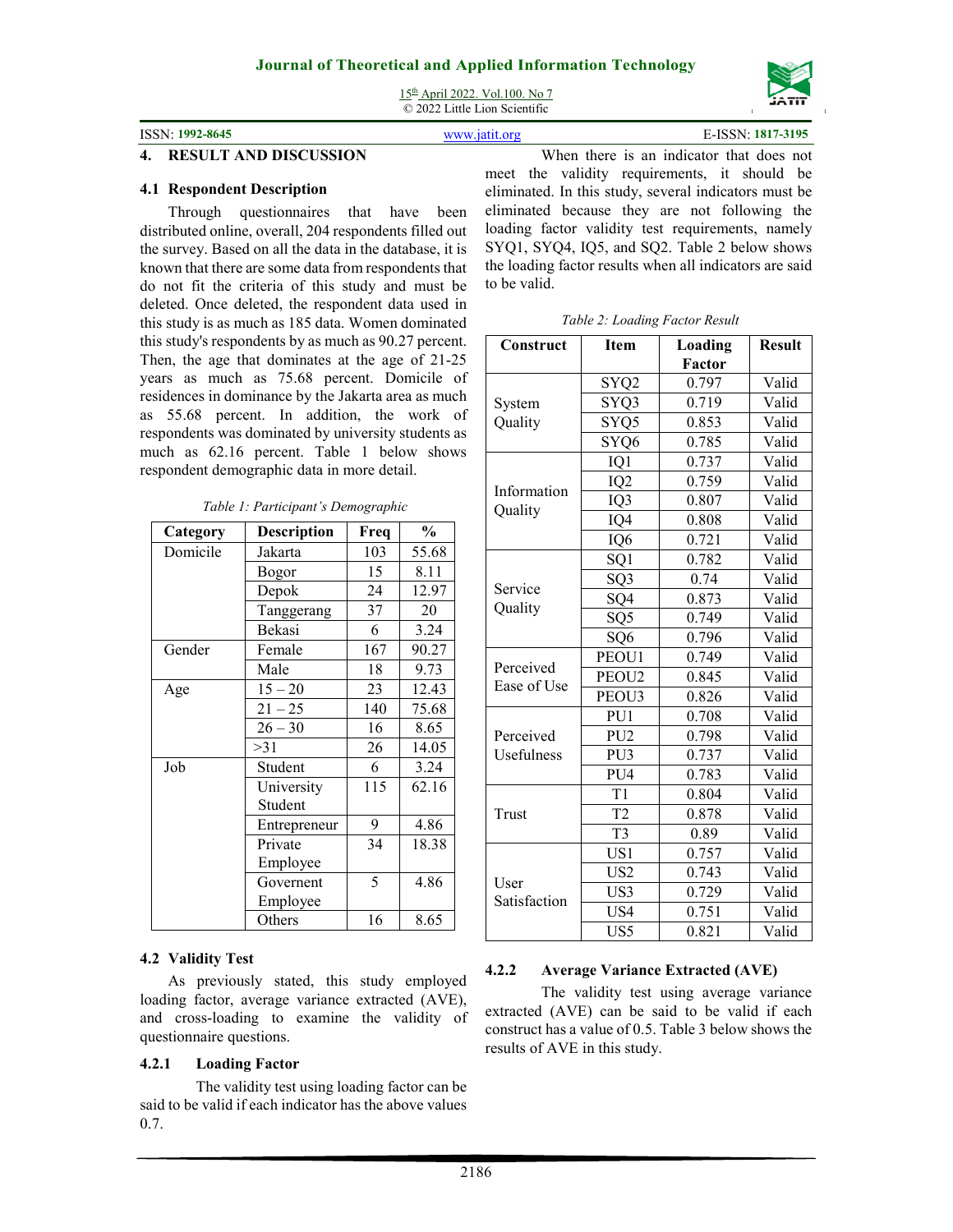# **Journal of Theoretical and Applied Information Technology**  15th April 2022. Vol.100. No 7



| <b>ISSN: 1992-8645</b>                           |            |               | www.jat                      |
|--------------------------------------------------|------------|---------------|------------------------------|
| Table 3: Average Variance Extracted (AVE) Result |            |               |                              |
| Construct                                        | <b>AVE</b> | <b>Result</b> | ۷                            |
| <b>System Quality</b>                            | 0.624      | Valid         |                              |
| Information<br>Ouality                           | 0.589      | Valid         | $\overline{\mathbf{C}}$<br>t |
| Service Quality                                  | 0.623      | Valid         |                              |
| Perceived Ease<br>of Use                         | 0.653      | Valid         | ι                            |
| Perceived<br>Usefulness                          | 0.573      | Valid         | ٤                            |
| Trust                                            | 0.736      | Valid         |                              |
| User<br>Satisfaction                             | 0.579      | Valid         |                              |

# © 2022 Little Lion Scientific

**ISSN: 1817-3195 E-ISSN: 1817-3195** 

## **4.2.3 Cross Loading**

The item is legitimate if the loading value of the indicator on the intended construct is larger than the loading value of the indicator itself with other constructs, according to the validity test utilizing cross-loading. Table 4 is the result of crossloading this study, where the results of cross-loading are said to be valid.

|  |  | Table 2: Loading Factor Result |  |  |
|--|--|--------------------------------|--|--|
|--|--|--------------------------------|--|--|

|                   | IQ    | <b>PEOU</b> | PU    | SQ    | SYQ   | T     | US    |
|-------------------|-------|-------------|-------|-------|-------|-------|-------|
| IQ1               | 0.737 | 0.38        | 0.302 | 0.188 | 0.328 | 0.399 | 0.364 |
| IQ <sub>2</sub>   | 0.759 | 0.381       | 0.328 | 0.313 | 0.337 | 0.421 | 0.33  |
| IQ3               | 0.807 | 0.415       | 0.358 | 0.298 | 0.416 | 0.417 | 0.358 |
| IQ4               | 0.808 | 0.399       | 0.389 | 0.303 | 0.427 | 0.427 | 0.392 |
| IQ <sub>6</sub>   | 0.721 | 0.336       | 0.329 | 0.415 | 0.338 | 0.295 | 0.359 |
| PEOU1             | 0.529 | 0.749       | 0.3   | 0.257 | 0.438 | 0.33  | 0.385 |
| PEOU <sub>2</sub> | 0.331 | 0.845       | 0.358 | 0.2   | 0.316 | 0.338 | 0.407 |
| PEOU3             | 0.365 | 0.826       | 0.444 | 0.315 | 0.341 | 0.305 | 0.346 |
| PU1               | 0.239 | 0.258       | 0.708 | 0.282 | 0.243 | 0.281 | 0.35  |
| PU <sub>2</sub>   | 0.364 | 0.388       | 0.798 | 0.325 | 0.325 | 0.341 | 0.423 |
| PU <sub>3</sub>   | 0.41  | 0.324       | 0.737 | 0.337 | 0.308 | 0.332 | 0.422 |
| PU <sub>4</sub>   | 0.326 | 0.398       | 0.783 | 0.336 | 0.29  | 0.38  | 0.442 |
| SQ1               | 0.316 | 0.274       | 0.302 | 0.782 | 0.298 | 0.205 | 0.271 |
| SQ <sub>3</sub>   | 0.336 | 0.215       | 0.302 | 0.74  | 0.226 | 0.261 | 0.195 |
| SQ4               | 0.337 | 0.257       | 0.348 | 0.873 | 0.329 | 0.319 | 0.354 |
| SQ <sub>5</sub>   | 0.292 | 0.241       | 0.287 | 0.749 | 0.182 | 0.292 | 0.293 |
| SQ <sub>6</sub>   | 0.289 | 0.269       | 0.438 | 0.796 | 0.303 | 0.301 | 0.266 |
| SYQ <sub>2</sub>  | 0.475 | 0.363       | 0.399 | 0.296 | 0.797 | 0.414 | 0.381 |
| SYQ3              | 0.283 | 0.247       | 0.137 | 0.194 | 0.719 | 0.304 | 0.366 |
| SYQ5              | 0.391 | 0.358       | 0.352 | 0.29  | 0.853 | 0.381 | 0.472 |
| SYQ6              | 0.377 | 0.437       | 0.321 | 0.294 | 0.785 | 0.349 | 0.423 |
| T1                | 0.412 | 0.328       | 0.358 | 0.281 | 0.37  | 0.804 | 0.382 |
| T <sub>2</sub>    | 0.424 | 0.306       | 0.399 | 0.274 | 0.38  | 0.878 | 0.483 |
| T <sub>3</sub>    | 0.477 | 0.397       | 0.383 | 0.348 | 0.429 | 0.89  | 0.475 |
| US1               | 0.293 | 0.29        | 0.374 | 0.234 | 0.374 | 0.407 | 0.757 |
| US <sub>2</sub>   | 0.386 | 0.398       | 0.394 | 0.274 | 0.339 | 0.454 | 0.743 |
| US3               | 0.22  | 0.266       | 0.331 | 0.159 | 0.348 | 0.268 | 0.729 |
| US <sub>4</sub>   | 0.292 | 0.31        | 0.45  | 0.249 | 0.388 | 0.323 | 0.751 |
| US <sub>5</sub>   | 0.528 | 0.469       | 0.491 | 0.394 | 0.509 | 0.495 | 0.821 |

#### **4.3 Reliability Test**

After conducting a validity test of the questionnaire item used, the next step is a reliability test. Test reliability in research to test whether each

questionnaire item is already potent or reliable to gauge the construct of this study. To test the reliability of questionnaire items in the study will use Cronbach's Alpha and composite reliability.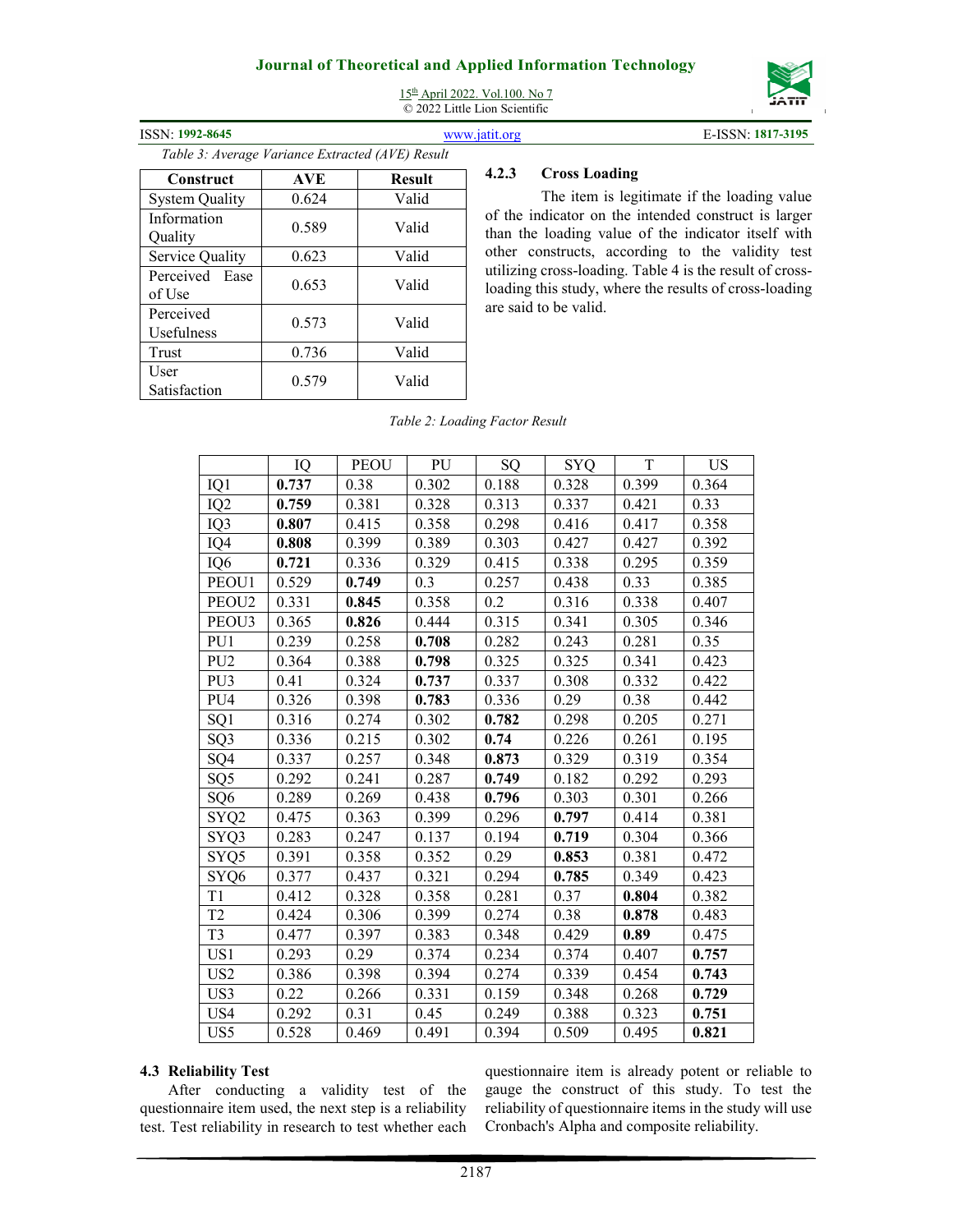

15th April 2022. Vol.100. No 7 © 2022 Little Lion Scientific

#### **4.3.1 Cronbach's Alpha**

Test the reliability of questionnaire items using Cronbach's Alpha can be reliable if it has a value above 0.7. Table 5 below is the result of Cronbach's Alpha test, which proves that all questionnaire items used are reliable.

| Construct                | Cronbach's<br>Alpha | <b>Result</b> |
|--------------------------|---------------------|---------------|
| <b>System Quality</b>    | 0.789               | Reliable      |
| Information<br>Quality   | 0.825               | Reliable      |
| Service Quality          | 0.849               | Reliable      |
| Perceived Ease<br>of Use | 0.733               | Reliable      |
| Perceived<br>Usefulness  | 0.752               | Reliable      |
| Trust                    | 0.821               | Reliable      |
| User<br>Satisfaction     | 0.82                | Reliable      |

*Table 5: Cronbach's Alpha Result*

#### **4.3.2 Composite Reliability**

Just like testing reliability using Cronbach's Alpha, composite reliability also has a provisioned value to determine whether the item is reliable or not. If the value of the item on the variable construct has an end above 0.7, it is said to be reliable. Table 6 shows the results of composite reliability, which proves that the questionnaire item is reliable.

| Construct                | <b>CR</b> | <b>Result</b> |
|--------------------------|-----------|---------------|
| <b>System Quality</b>    | 0.869     | Reliable      |
| Information<br>Quality   | 0.877     | Reliable      |
| Service Quality          | 0.892     | Reliable      |
| Perceived Ease<br>of Use | 0.849     | Reliable      |
| Perceived<br>Usefulness  | 0.843     | Reliable      |
| Trust                    | 0.893     | Reliable      |
| User<br>Satisfaction     | 0.873     | Reliable      |

*Table 6: Composite Reliability Result*

## **4.4 R-Square or Coefficient Determinant**

As explained earlier that by evaluating R-Square can find out the influence of independent variables on dependent variables. Table 6 below shows the results of the R-Square evaluation in this study:

| tit.org              | E-ISSN: 1817-3195        |
|----------------------|--------------------------|
|                      | Table 6: R-Square Result |
| Construct            | R-Sgare                  |
| Perceived Usefulness | 0.210                    |
| User Satisfaction    | 0.471                    |

Table 6 above shows that the influence of variable perceived ease of use on perceived usefulness has an R-Square value of 0.210. This indicates that the effect of variable perceived ease of use on variable perceived usefulness is 0.210 or 21%, while 79% is another variable that is outside of this study.

Then, it is also known that the influence of variable system quality, information quality, service quality, perceived ease of use, perceived utility, and trust on user satisfaction is 0.471 or 47%. In comparison, 53% is a variable that is outside of this study.

#### **4.5 Hypothesis Test**

After evaluating R-Square, the next is to test the hypothesis on this study. In testing hypotheses, the study used path coefficient and P-Value to determine the level of significance. Table 7 below shows the results of the path coefficient and also P-Value.

| H                | <b>Relationship</b>   | Path  | $P-$  | <b>Decision</b> |
|------------------|-----------------------|-------|-------|-----------------|
|                  |                       | Coeff | Value |                 |
| H1               | $SYQ \rightarrow US$  | 0.229 | 0.002 | Accepted        |
| H2               | $IQ \rightarrow US$   | 0.064 | 0.372 | Rejected        |
| H <sub>3</sub>   | $SO \rightarrow US$   | 0.031 | 0.606 | Rejected        |
| <b>H4</b>        | $PEOU \rightarrow US$ | 0.118 | 0.051 | Rejected        |
| H <sub>4</sub> a | $PEOU \rightarrow PU$ | 0.458 | 0.000 | Accepted        |
|                  | $\rightarrow$ US      |       |       |                 |
| H <sub>5</sub>   | $PU \rightarrow US$   | 0.266 | 0.000 | Accepted        |
| <b>H6</b>        | $T \rightarrow US$    | 0.211 | 0.003 | Accepted        |

*Table 5: Hypothesis Test Result*

#### **H1: System Quality has a significant influence on User Satisfaction**

The first hypothesis in this study shows that System Quality has a significant influence on User Satisfaction. The results of the hypothesis test showed that the p-value of 0.002 is smaller than 0.05. Thus, the first hypothesis is accepted.

#### **H2: Information Quality has a significant influence on User Satisfaction**

The second hypothesis in this study shows that Information Quality does not have a significant influence on User Satisfaction. The results of the hypothesis test showed that the p-value of 0.372 is greater than 0.05. Thus, the second hypothesis was rejected.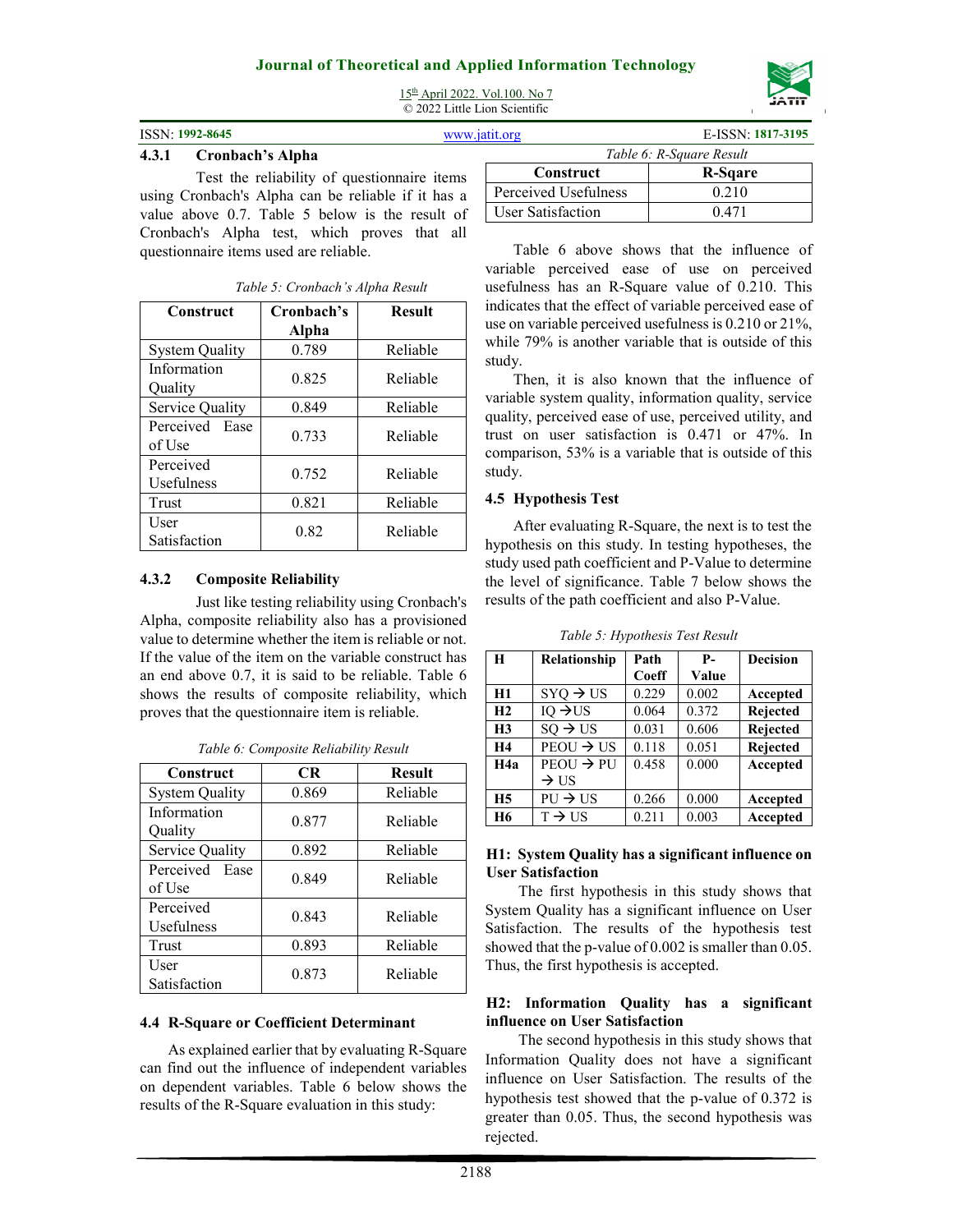|                 | $15th$ April 2022. Vol.100. No 7<br>$\odot$ 2022 Little Lion Scientific | <b><i>COMMENCE</i></b><br>JATIT |
|-----------------|-------------------------------------------------------------------------|---------------------------------|
| ISSN: 1992-8645 | www.jatit.org                                                           | E-ISSN: 1817-3195               |
|                 |                                                                         | -----                           |

#### **H3: Service Quality has a significant influence on User Satisfaction**

The third hypothesis in this study shows that Service Quality does not have a significant influence on User Satisfaction. The results of the hypothesis test showed that the p-value of 0.606 is greater than 0.05. Thus, the third hypothesis was rejected.

#### **H4: Perceived Ease of Use has a significant influence on User Satisfaction**

The fourth hypothesis in the study suggests that Perceived ease of use has no significant effect on user satisfaction. The results of the hypothesis test showed that the p-value of 0.051 is greater than 0.05. Thus, the fourth hypothesis was rejected.

#### **H4a: Perceived ease of use has a significant influence on user satisfaction mediated by perceived usefulness**

Hypothesis 4a in this study shows that Perceived Ease of Use has a significant influence indirectly on User Satisfaction through Perceived Usefulness. The hypothesis test results showed that this relationship has a p-value of 0.000, which is less than 0.05. Thus, this hypothesis is accepted. The results of the previous hypothesis show that perceived ease of use has no significant effect on user satisfaction. Perceived ease of use and user satisfaction has a significant relationship that is completely mediated by perceived usefulness. Based on the path value that shows the value of 0.458 means, perceived ease of use completely mediated by perceived usefulness is the relationship that most affects user satisfaction.

## **H5: Perceived Usefulness has a significant influence on User Satisfaction**

The fifth hypothesis in the study suggests that Perceived Usefulness has a significant influence on user satisfaction. The results of the hypothesis test showed that the p-value of 0.000 is smaller than 0.05. Thus, the fifth hypothesis is accepted. And the path value in this study shows that perceived usefulness of 0.266 is the second factor that most affects user satisfaction..

#### **H6: Trust has a significant influence on User Satisfaction**

The sixth hypothesis in this study shows that Trust has a significant influence on User Satisfaction. The results of the hypothesis test showed that the p-

value of 0.003 is smaller than 0.05. Thus, the fifth hypothesis is accepted. And, according to the path value for variable Trust in this study, which is 0.211, the Trust is the third factor that most affects user satisfaction..

## **5. SUGGESTION**

## **5.1 Managerial Implication**

Based on the results found in this study that system quality, perceived usefulness, trust, and perceived ease of use relationships that are fully mediated by perceived usefulness are the most significant relationships to user satisfaction. It turns out that when users feel the ease of using the application, such as operating the application, they can easily find information in the application, the ease of interacting in the application, and the user feels that this e-commerce application is useful can increase user satisfaction. To increase the user's satisfaction in this aspect, can further improve the ease of users in meeting their needs, such as providing innovation of new features in the application that provide convenience in meeting their needs and ensure that the benefits of these features are that users can feel. On the other hand, perceived usefulness directly affects user satisfaction. The usefulness of this application both in terms of usability and the benefits of existing features can increase user satisfaction. Unfortunately, it turns out that the results in this study found that perceived ease of use directly does not affect user satisfaction. That is, users tend to pay attention to the application's usefulness even though this application is not considered difficult to use.

In addition, a good system quality can also help improve user satisfaction. Therefore, it would be better if the system's quality, for instance, reducing the occurrence of system freeze, can make the system have a quick time-load, ensuring all features and buttons in every application interaction can function properly can be upgraded. This is good for increasing user satisfaction because, from this study, the quality of this system becomes one of the factors that affect user satisfaction. Furthermore, based on the responses, it is regrettable that the findings of this study indicated that information quality and service quality did not have a substantial effect on customer happiness. Users tend not to care about the quality of information and the quality of services provided. However, sometimes if they feel the quality of information and service provided is not good, they tend to complain. This can also affect user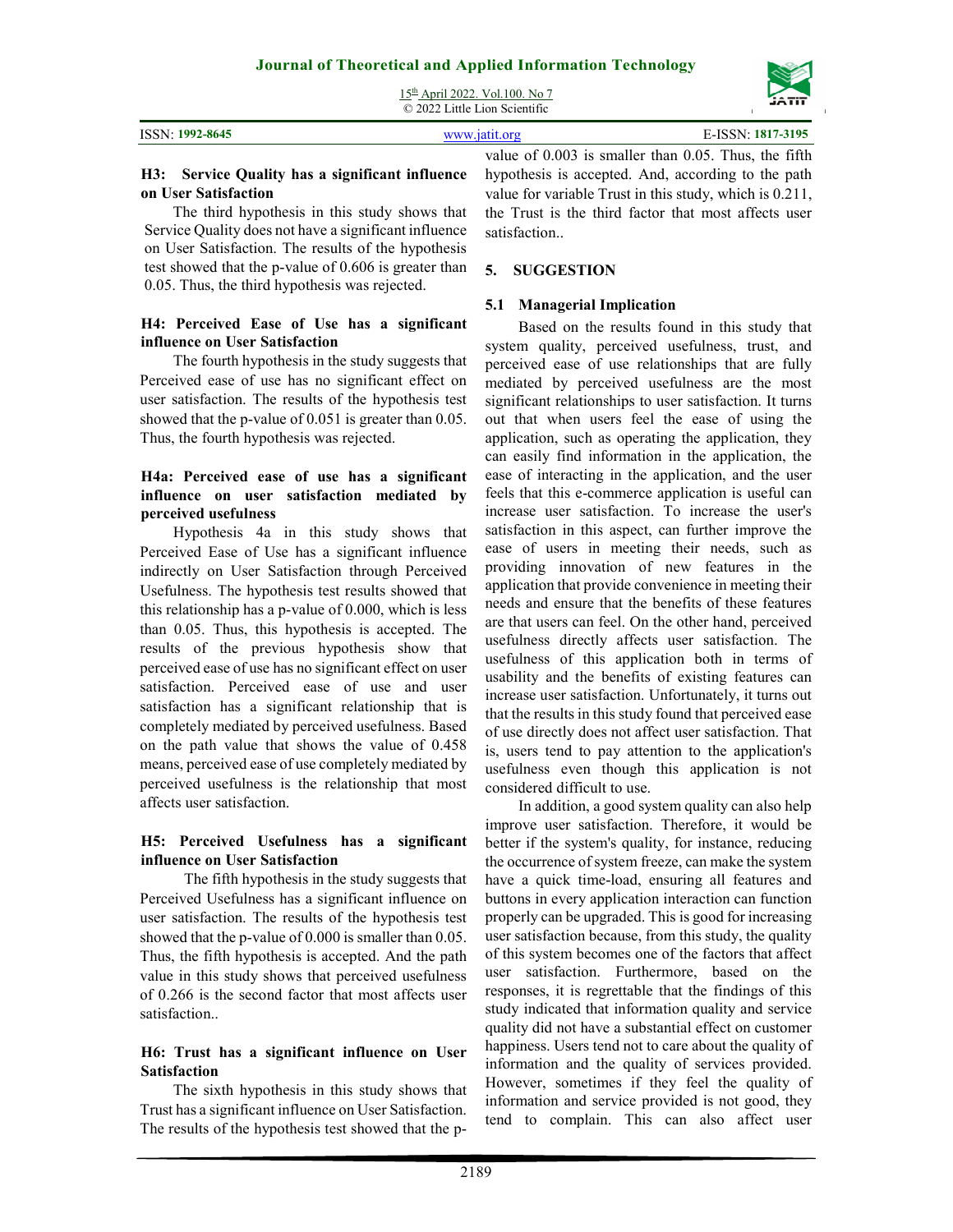15th April 2022. Vol.100. No 7 © 2022 Little Lion Scientific

|                                                                                                     | $\cup$ 2022 Little Lion Scientific |  |                   |  |  |
|-----------------------------------------------------------------------------------------------------|------------------------------------|--|-------------------|--|--|
| <b>ISSN: 1992-8645</b>                                                                              | www.jatit.org                      |  | E-ISSN: 1817-3195 |  |  |
| satisfaction. Therefore, it is good to improve and certain regions in that country and increase the |                                    |  |                   |  |  |

develop in terms of information quality and service quality.

The study also found that trust has a significant influence on user satisfaction. That is, this user satisfaction can increase if they have a sense of trust in this e-commerce. The important thing that can be done to increase user trust is to treat customers/users well, honorably, maintain their commitment, and be disrespectful when interacting with them. Therefore, such treatments can be maintained or developed again to make users more confident in this ecommerce. However, when users feel lied to, it can have a more severe impact on user satisfaction. They can immediately feel disappointed because they feel lied to, or in other words, they do not get their wishes as expected.

# **5.2 Theoretical Contributions**

The study uses existing research models information system success model (ISSM) by DeLone and McLean, and the technology acceptance model (TAM) by Davis. The study modified the two models to measure user satisfaction in using beauty and skincare ecommerce applications. In addition, this study also adopts variable trusts that have been proven by [14] [25] it can have a significant impact on user satisfaction. Issm by DeLone and McLean is a model used to measure the success of an information system that can affect net profits from both organizational and individual perspectives. In contrast, TAM is a model used to know the acceptance of information technology. In this study, both models were modified and added variable trust to measure user satisfaction in using e-commerce applications. The model used in this study, found still valid to be used to this day in other studies in different sectors.

# **5.3 Limitation**

Limitations in a study can be found in any research. Same with this research. In this study, data was collected by only 185 respondents who used beauty and skincare e-commerce applications only in certain regions in Indonesia, as specified in this study. Based on the R-Square value that has been stated in table 6, it can also be known that the variable independent variable only affects 47% of the variable dependent, namely user satisfaction. There are still 53% of variables or factors not identified in the study. Therefore, future research should expand its scope in other countries or in number of participants. Furthermore, it can add more variables that can affect user satisfaction.

# **6. Related Past Works**

Based on the results that have been outlined in this study, there are some differences in results from previous studies. First, this study shows that system quality has a significant influence on user satisfaction. The results of this study are supported by previous research [6] [14] This shows that system quality has a significant influence on user satisfaction. This can prove that system quality has a significant influence on improving user satisfaction. Therefore, by improving the quality of the system in beauty and skin care applications, it can directly also increase user satisfaction in using the application.

The second is, the study found that information quality does not have a significant influence on user satisfaction in using beauty and skin care applications. This finding is inversely proportional to previous research [6] [14], Which suggests that information quality has a significant influence on user satisfaction. The study found that the quality of information is not one of the factors that can affect user satisfaction in using beauty and skin care applications. That is, the quality of information generated by beauty and skin care applications has no effect on user satisfaction in using beauty and skin care applications.

Third, in this study found that service quality did not have a significant effect on user satisfaction in using beauty and skin care applications. This research is supported by findings in previous research [14] It is revealed that service quality has no influence on user satisfaction. While with [6] is suggested that service quality affects user satisfaction. In this study, it means that the amount of quality service provided does not affect user satisfaction in using beauty and skin care applications.

Fourth, perceived ease of use does not have a significant influence directly on user satisfaction, inversely proportional to previous research by [16] Which reveals that perceived ease of use has a direct influence on user satisfaction in using mobile websites. In this study, it means that the sense of ease felt by users in using beauty and skin care applications does not affect user satisfaction in using beauty and skin care applications.

Meanwhile, other results show that perceived ease of use has an indirect influence on user satisfaction which is fully mediated by perceived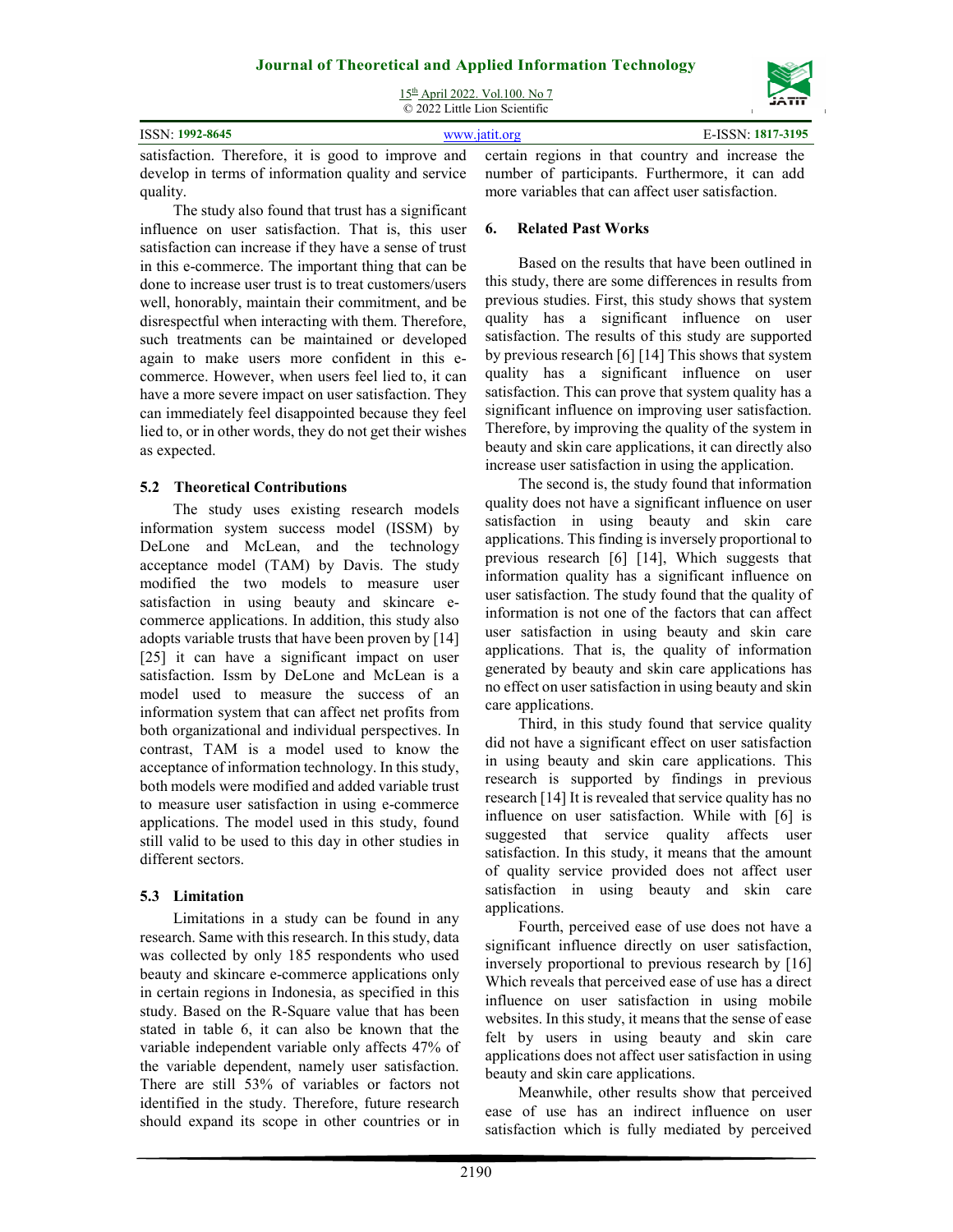15th April 2022. Vol.100. No 7 © 2022 Little Lion Scientific

| <b>ISSN: 1992-8645</b>                                                                                         | www.jatit.org |  | E-ISSN: 1817-3195 |  |
|----------------------------------------------------------------------------------------------------------------|---------------|--|-------------------|--|
| usefulness. In previous research [16] It does not influence user satisfaction. In addition, the study          |               |  |                   |  |
| explain that there is a variable mediation. But in this found that perceived ease of use indirectly affects    |               |  |                   |  |
| study it was found that variable perceived usefulness user satisfaction which is fully mediated by             |               |  |                   |  |
| to a martial of transaction and the common contraction of the common and the second also be a second of the se |               |  |                   |  |

is a mediation between perceived ease of use and user satisfaction. In this study, that is, users feel that when they feel the ease and usefulness in using the application, they will feel satisfied in using the beauty and skin care application.

Fifth, the study found that perceived usefulness had a significant influence on user satisfaction. The results of this study are supported by previous research [16] indicates that perceived usefulness has a direct relationship that is significant to user satisfaction. By increasing the level of usability or adding innovations that improve the usability of the application, it can increase user satisfaction in using beauty and skin care applications.

Finally, the study also found that trusts have a significant influence on user satisfaction in using beauty and skin care applications, this is supported also by previous research. [16], [21] suggests that trust has a significant relationship to user satisfaction. Trust can be said to be one of the factors that must be improved in the context of online shopping. Directly, the amount of user trust in using this beauty and skin care application can increase user satisfaction in using the application.

## **7. CONCLUSION**

It can be concluded that this study contributed by using variables from ISSM model such as system quality, information quality, service quality and also variables from the TAM model such as perceived ease of use and perceived usefulness, also adds variable Trust that has been proven to be the trust factor can have an influence on user satisfaction to identify user satisfaction in using mobile-based beauty and skincare e-commerce applications. Knowing about user satisfaction in using an ecommerce application is essential because when users feel satisfied in using e-commerce applications, this can also increase transactions that will be done. Therefore, this study was conducted to find out the factors that affect user satisfaction, especially in the e-commerce sector.

This research uses a quantitative approach. Data obtained through the spread of questionnaires online provided 185 participants who provided feedback on the questionnaire. This study found that not all variables can have a significant influence on user satisfaction.

Based on the results found, system quality, perceived usefulness, and trust significantly

user satisfaction which is fully mediated by perceived usefulness. As it turns out, the perceived ease of use relationship that is completely mediated by perceived usefulness is the most significant relationship to user satisfaction. Meanwhile, the study also found that information quality, service quality, and perceived ease of use did not significantly affect user satisfaction.

Regardless of the findings in this study, there are still limitations that can be developed again for future research. No less important, paying attention to the perception of quality, prioritizing the ease of use and usefulness of the application, and trust can increase user satisfaction in using mobile-based beauty and skincare e-commerce applications.

## **REFERENCES:**

- [1] Herman, "APJII: Pengguna Internet di Indonesia Capai 196,7 Juta," *Beritasatu*, 2020.
- [2] M. C. Dinisari, "E-commerce Dorong Perekonomian Indonesia, selama Pandemi Covid-19," *Bisnis.com*, 2020. https://ekonomi.bisnis.com/read/20200417/12/ 1228750/e-commerce-dorong-perekonomianindonesia-selama-pandemi-covid-19-.
- [3] A. Lidwina, "Konsumen Beralih Beli Produk Non-Makanan di E-Commerce saat Pandemi Covid-19," *databok.katada.co.id*, 2020. https://databoks.katadata.co.id/datapublish/20 20/10/08/konsumen-beralih-beli-produk-nonmakanan-di-e-commerce-saat-pandemi-covid-19.
- [4] D. H. Jayani, "Produk Terlaris Belanja Online Selama Pandemi," *databoks.katadata.co.id*, 2020. https://databoks.katadata.co.id/datapublish/20 20/07/03/produk-terlaris-belanja-online-

selama-pandemi.

- [5] D. J. Bayu, "10 E-commerce dengan Pengunjung Terbesar pada Kuartal IV 2020," 2021. [Online]. Available: https://databoks.katadata.co.id/datapublish/20 21/02/11/10-e-commerce-dengan-pengunjungterbesar-pada-kuartal-iv-2020#:~:text=Shopee masih berada di urutan,tercatat sebesar 129%2C3 juta.
- [6] P. D. Dirgantari, Y. M. Hidayat, M. H. Mahphoth, and R. Nugraheni, "Level of Use and Satisfaction of E-Commerce Customers in Covid-19 Pandemic Period: An Information System Success Model (ISSM) Approach," *Indones. J. Sci. Technol. J.*, vol. 5, no. 2, 2020.
- [7] S. Wang, H. Cavusoglu, and Z. Deng, "Early